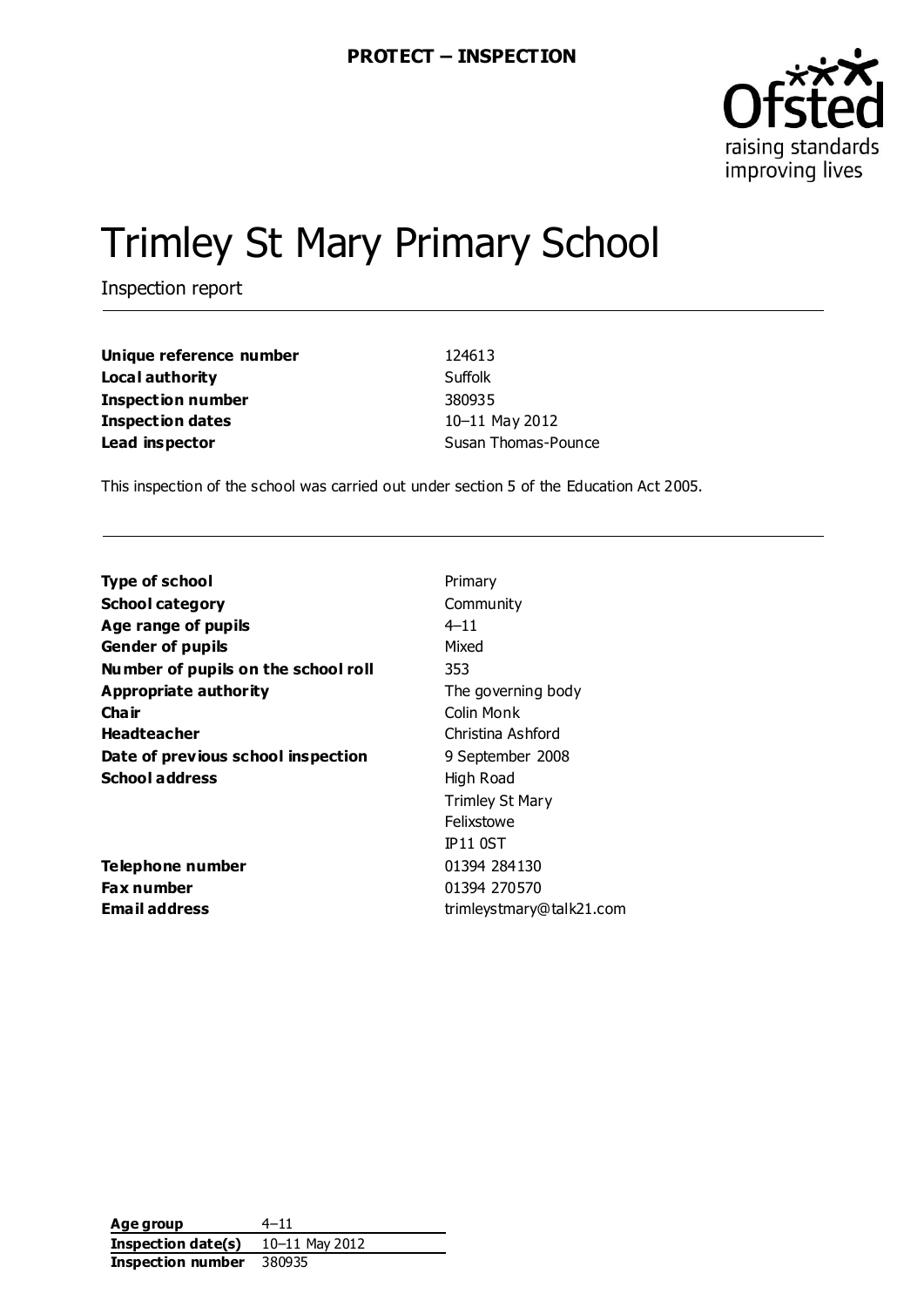

You can use Parent View to give Ofsted your opinion on your child's school. Ofsted will use the information parents and carers provide when deciding which schools to inspect and when.

You can also use Parent View to find out what other parents and carers think about schools in England. You can visit [www.parentview.ofsted.gov.uk,](http://www.parentview.ofsted.gov.uk/) or look for the link on the main Ofsted website: [www.ofsted.gov.uk](http://www.ofsted.gov.uk/)

The Office for Standards in Education, Children's Services and Skills (Ofsted) regulates and inspects to achieve excellence in the care of children and young people, and in education and skills for learners of all ages. It regulates and inspects childcare and children's social care, and inspects the Children and Family Court Advisory Support Service (Cafcass), schools, colleges, initial teacher training, work-based learning and skills training, adult and community learning, and education and training in prisons and other secure establishments. It assesses council children's services, and inspects services for looked after children, safeguarding and child protection.

Further copies of this report are obtainable from the school. Under the Education Act 2005, the school must provide a copy of this report free of charge to certain categories of people. A charge not exceeding the full cost of reproduction may be made for any other copies supplied.

If you would like a copy of this document in a different format, such as large print or Braille, please telephone 0300 123 4234, or email enquiries@ofsted.gov.uk.

You may copy all or parts of this document for non-commercial educational purposes, as long as you give details of the source and date of publication and do not alter the information in any way.

To receive regular email alerts about new publications, including survey reports and school inspection reports, please visit our website and go to 'Subscribe'.

Piccadilly Gate Store St **Manchester** M1 2WD

T: 0300 123 4234 Textphone: 0161 618 8524 E: enquiries@ofsted.gov.uk W: www.ofsted.gov.uk



© Crown copyright 2012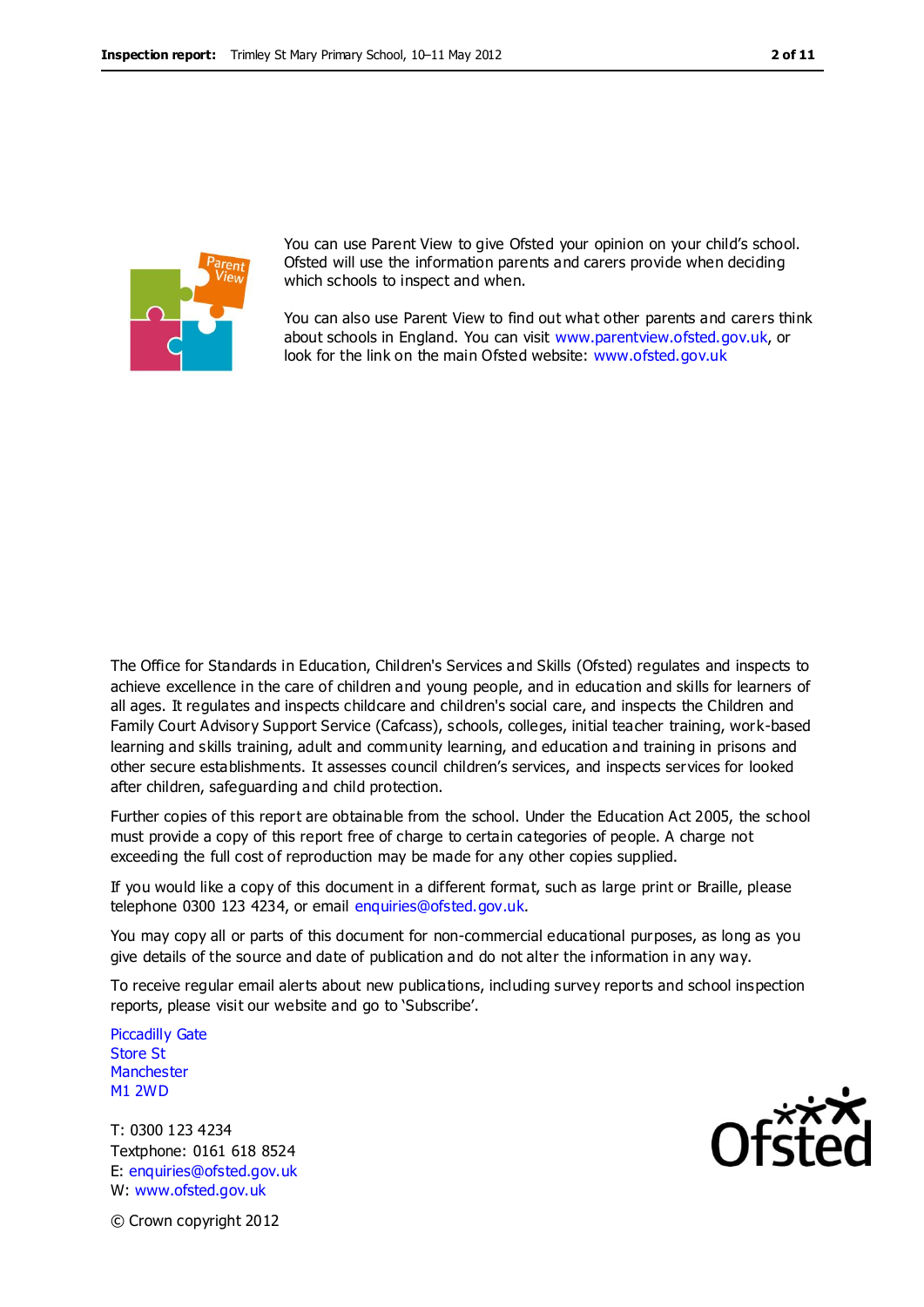# **Introduction**

| Inspection team     |                             |
|---------------------|-----------------------------|
| Susan Thomas-Pounce | Additional Inspector        |
| Chris Read          | <b>Additional Inspector</b> |
| Nicholas Rudman     | <b>Additional Inspector</b> |

This inspection was carried out with two days' notice. Inspectors sampled 22 lessons taught by 13 teachers. In addition, they observed the support provided for pupils by teaching assistants. They looked at the work in pupils' books, heard a sample of pupils read in Years 1 and 2, and held discussions with pupils about many aspects of school life as well as visiting two assemblies. Inspectors held meetings with the headteacher, members of the teaching staff and representatives of the governing body. Inspectors observed the school's work, and looked at documents including the school's improvement planning and data showing the progress made by pupils. Their scrutiny of safeguarding procedures included a detailed evaluation of pupils' behaviour. Inspectors analysed 144 questionnaires returned by parents and carers, as well as those completed by pupils and staff.

# **Information about the school**

This larger than average primary school serves the village of Trimley St Mary on the outskirts of Felixstowe. Almost all of the pupils are White British. There are very few from minority ethnic backgrounds, although in the last few weeks the school has admitted several pupils who speak English as an additional language. The proportion of pupils at school action plus or with statements of special educational needs is in line with the national average. Few pupils are known to be eligible for free school meals. The school meets the current government floor standards, which determine the minimum expectations for attainment and progress.

Since the previous inspection the school has reorganised to accommodate falling rolls. During that period there have been some staff absences. The pupils in Key Stage 2 are taught in parallel mixed-age classes; three classes for Years 3 and 4, and three classes for Years 5 and 6.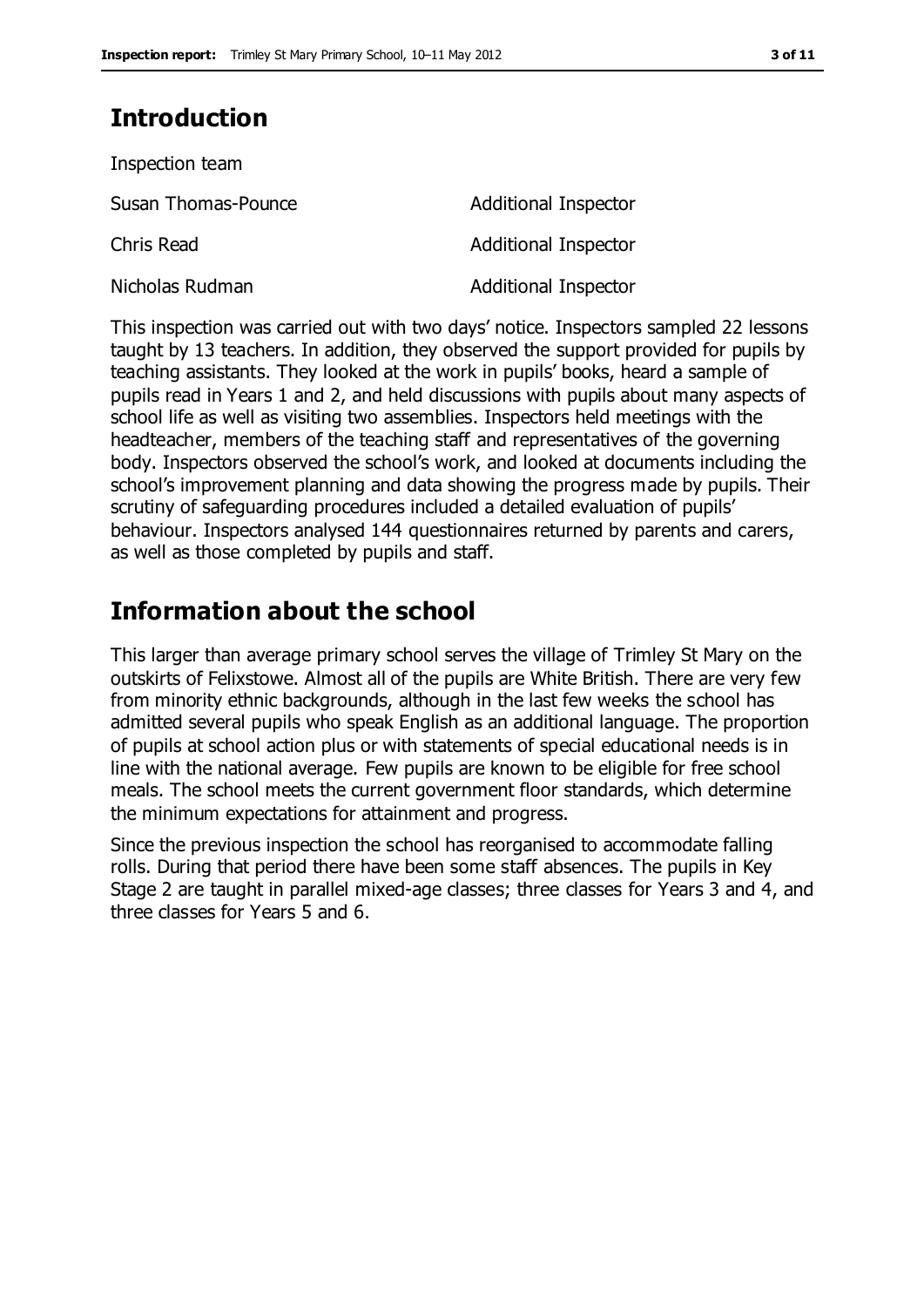# **Inspection judgements**

| <b>Overall effectiveness</b>     |  |
|----------------------------------|--|
|                                  |  |
| <b>Achievement of pupils</b>     |  |
| <b>Quality of teaching</b>       |  |
| Behaviour and safety of pupils   |  |
| <b>Leadership and management</b> |  |

# **Key findings**

- This is a satisfactory school. It is improving after a period of staffing turbulence, but is not yet good because effective subject leadership is not firmly established and there is not enough good teaching to ensure that pupils achieve well in developing their key skills, especially writing. Schools whose overall effectiveness is judged satisfactory may receive a monitoring visit by an Ofsted inspector before their next section 5 inspection.
- Achievement is satisfactory but improving. From starting points typical for their age, pupils' attainment by the end of Year 6 is broadly average in English and mathematics. Pupils across the school, including disabled pupils and those who have special educational needs, make satisfactory progress.
- The quality of teaching is satisfactory. An increasing proportion is good, but there is some variation between classes and subjects and different ability groups are not always challenged at the right level in lessons. Well-targeted professional development opportunities for staff are helping to improve teaching, particularly in mathematics following a dip in attainment in 2011.
- Pupils' behaviour is satisfactory in class, around the school and in the playground. Pupils are considerate. Bullying is rare and when it occurs it is dealt with effectively. Parents, carers and pupils agree that pupils are safe. Attendance is above average.
- Leadership and management are satisfactory. Senior leaders review teaching and analyse pupils' performance appropriately. Development plans identify the right key priorities. There is a clear understanding by all staff of what needs to be done. Phase and subject leaders, however, do not monitor and evaluate pupils' progress sufficiently well in their areas of responsibility. The curriculum meets pupils' needs appropriately. A successful focus on sharpening mathematical skills is being extended to literacy, although the curriculum does not yet include a wide range of writing opportunities in different subjects.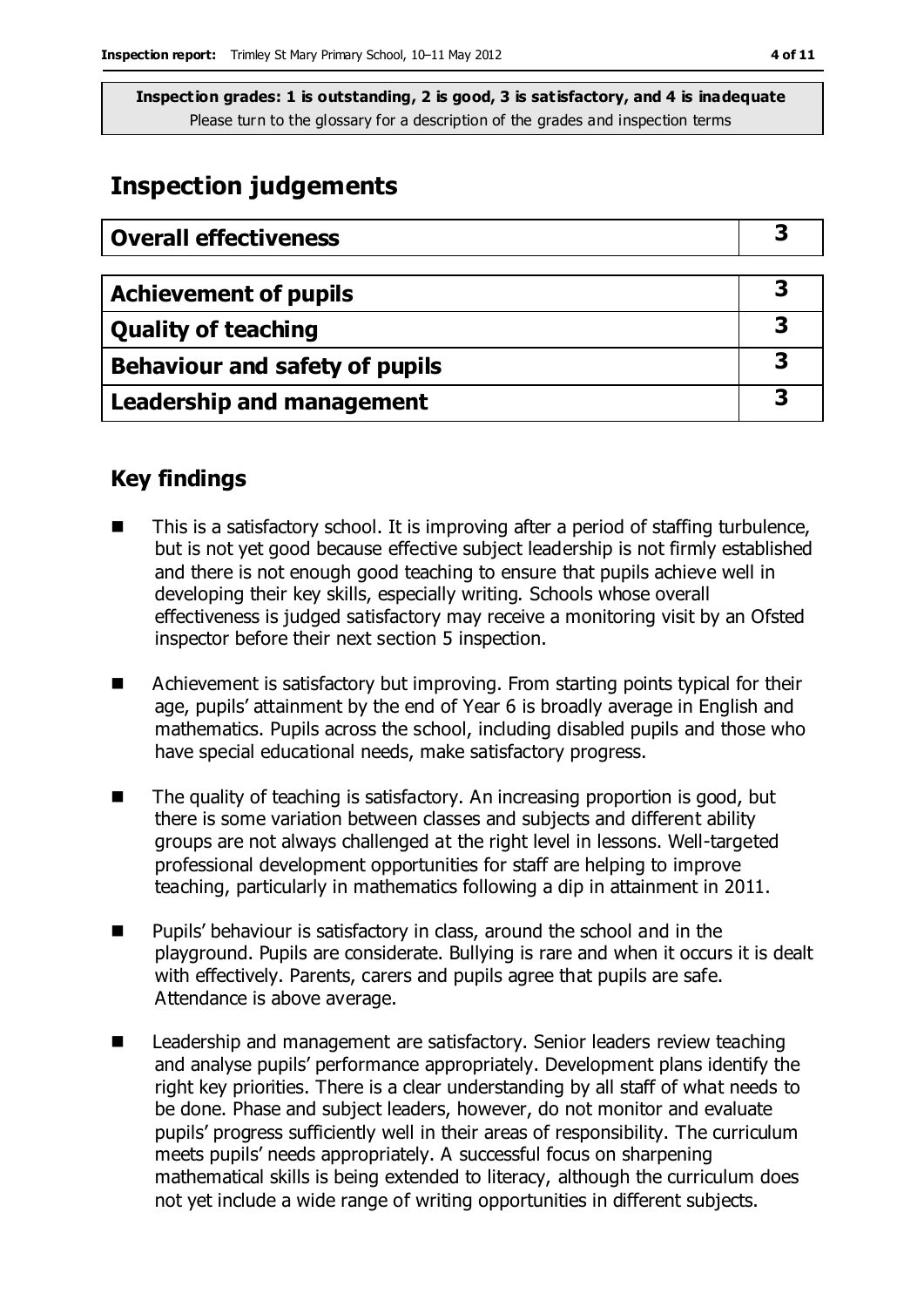# **What does the school need to do to improve further?**

- Improve progress and raise attainment for all pupils, especially in writing, by:
	- providing opportunities for all pupils to apply their developing writing skills in a wider range of contexts across the curriculum
	- continuing to develop pupils' skills in grammar, punctuation and spelling
	- matching work consistently well to pupils' different capabilities, so that the  $\equiv$ most able pupils in particular are always challenged.
- Ensure leaders and managers in all phases and subject areas have greater impact on accelerating pupils' progress by:
	- focusing more sharply on evaluating pupils' learning across all curriculum areas and key stages through lesson observations and the analysis of work in pupils' books.

## **Main report**

#### **Achievement of pupils**

The majority of parents and carers who expressed their views of the school feel that their children make good progress in response to good teaching. Teaching and progress are clearly improving, and some notably good practice was seen in Year 6. However, the improvements are not yet fully embedded, and the learning and progress seen in many lessons and over time are typically satisfactory.

Children join the Reception class with skills that are broadly at the levels expected for their age, and make satisfactory progress in preparation for Year 1. They settle well because staff focus on developing their personal skills. By the end of Key Stages 1 and 2, attainment in English, including in reading, and in mathematics is broadly average. Pupils' weak handwriting skills and the lack of opportunities to write for extended periods in other subjects hold back their progress in English. They currently make better progress in mathematics, which is improving at a faster rate than writing as a result of an effective training programme.

Pupils' skills in reading develop satisfactorily. In Year 2, the most-able readers make good use of their knowledge of phonics (the sounds that letters make) to help decipher unfamiliar words, and read with fluency and good expression. Less-able readers are able to recognise the sounds that make up unfamiliar words. However, they sometimes lack the confidence to blend them into words so that they gain a secure understanding of the text they are reading. Nevertheless, improved teaching of letters and sounds is increasing many pupils' reading skills. Disabled pupils and those with special educational needs and the small but increasing number of pupils who speak English as an additional language are making satisfactory and improving progress through a well-structured programme of intervention strategies and group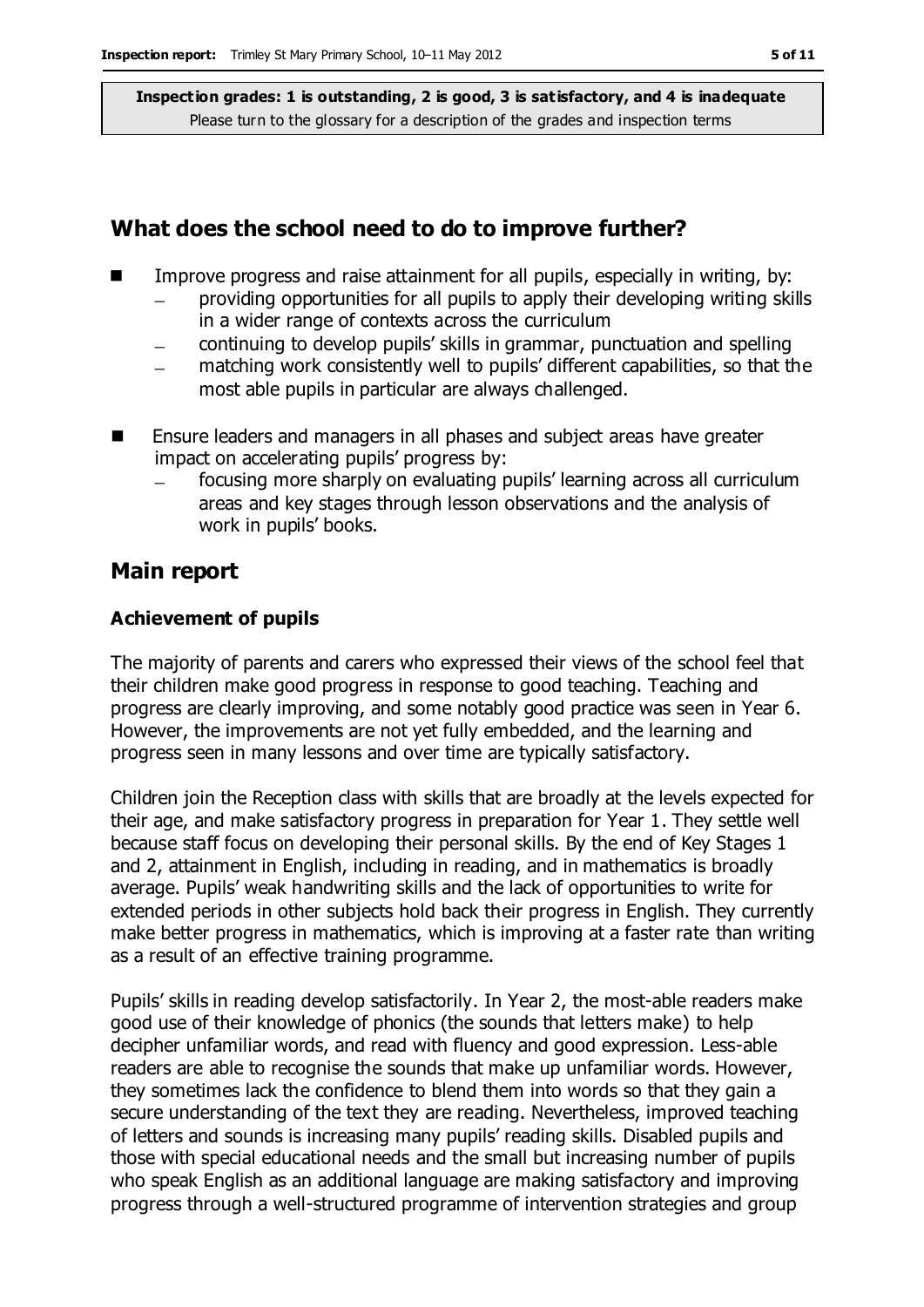work.

#### **Quality of teaching**

In the lessons where teaching is best, teachers convey high expectations and engage pupils well through interesting activities that are closely matched to their different ability levels. Pupils are given rigorous timescales in which to complete work, and oral feedback that is effective in increasing their progress. In a mathematics lesson in Year 1 where teaching was good, pupils were encouraged to use positional language well through highly engaging practical activities and good use of technology. Although marking and feedback of pupils' work have improved, some inconsistencies still remain. In lessons where teaching is satisfactory, some teachers talk for too long and, as a result, the pace of learning slows. This is particularly the case for those pupils who could do more challenging work, especially in writing. In order to help raise teachers' expectations, data from a new progress tracking system has recently been used. This provides teachers with a clear picture of the extent to which pupils are on track to achieve the targets they need to reach. It is also helping them to modify the tasks they set for disabled pupils and those who have special educational needs.

An increasing focus on basic skills, particularly aspects of English such as grammar, punctuation and spelling, is enabling pupils to make faster progress. This was observed in a literacy lesson in Year 5, where pupils were well engaged in writing for a purpose. They made good progress due to highly-focused activities, good pace and challenge. The performance poems they produced were of good quality and they were confident enough to share them with the whole school in the assembly held on the following day. In most respects the curriculum is suitably planned to enable pupils to apply and practise their key skills in different contexts. However, they have insufficient opportunities to engage in extended writing in subjects other than English.

Pupils work well together and take opportunities to reflect on symbolism in assembly and the contributions and achievements of their classmates. They consider moral and cultural themes in their reading, history and geography lessons, and through a range of outside visits.

#### **Behaviour and safety of pupils**

Behaviour and safety are satisfactory. Pupils enjoy many aspects of school life and the friendships they make. They are well informed about safe use of the internet, including the risks of using social networking sites, bullying by mobile phone text messaging, and road safety. While most parents and carers who completed the inspection questionnaire think that the overall standard of pupils' behaviour is generally good, fewer think that behaviour in lessons is good or that bullying is dealt with effectively. Pupils expressed similar views regarding behaviour, but most say that they feel very safe in school because adults look after them well. The school's behaviour records show that the few instances of unacceptable behaviour are quickly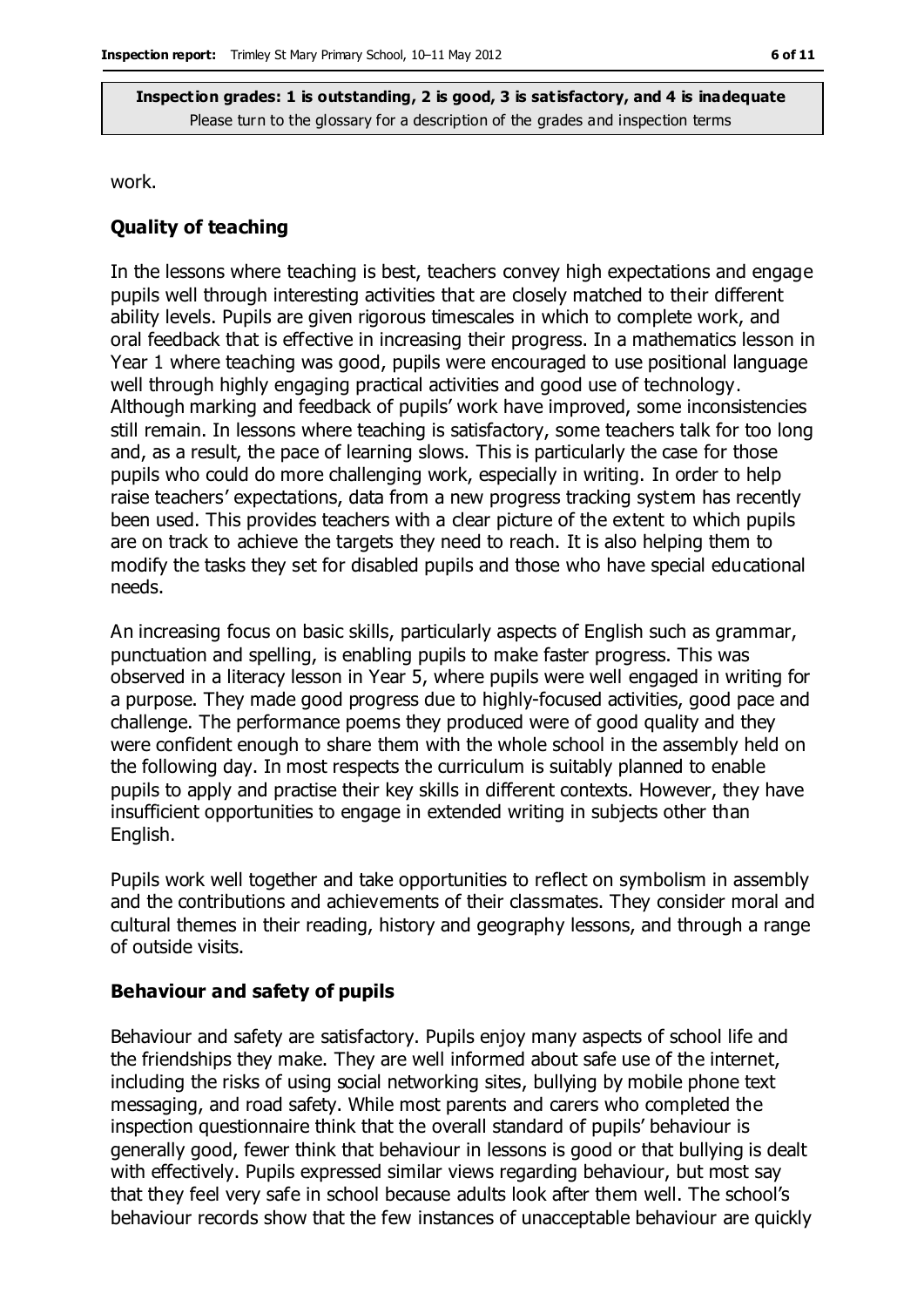and sensitively dealt with. Pupils understand the systems for promoting good behaviour. Pupils have a good understanding of how to keep themselves and others safe. Safe practices, such as careful use of equipment, were observed in all lessons. There is a clear moral code within the school, and pupils know right from wrong. Pupils' social development is good. They work and play together amicably, respect the feelings and ideas of others and have a well-developed sense of fair play. Attendance rates are consistently above the national average, demonstrating parents and carers' confidence in the school and pupils' enjoyment of their education.

#### **Leadership and management**

The headteacher has a clear vision for the school's development which is shared by the governing body. Leaders and managers have made appropriate changes to accommodate the falling school population. This has included restructuring leadership, with changes in phase and subject leadership responsibilities. Since the restructuring the leaders and managers have ensured the accurate assessment of pupils' work, focused on improving the quality of teaching and raising attainment. Rigorous monitoring of lessons is improving their quality and raising teachers' expectations. As a result, pupils' progress is accelerating and attainment across the school is rising. All staff have had a significant amount of focused training and this, alongside rigorous performance management, is further securing improvements. Phase and subject leaders are increasingly supporting this drive for improvement, although they have yet to fully developed their leadership skills or focus on monitoring and evaluating progress. The school clearly has the capacity for sustained improvement.

The school's work to promote equality of opportunity is satisfactory and improving. Personalised programmes to support pupils' basic skills, such as phonics and mathematics interventions, are improving progress for all pupils. The curriculum now has a clearer focus on progressively improving basic skills. Teaching and the curriculum promote pupils' spiritual, moral, social and cultural development satisfactorily. Pupils say they enjoy the wide range of visits and visitors to the school, because it makes their learning more interesting.

The governing body has recently developed a greater understanding of the school's strengths and areas for development. Its members are now in a good position to challenge and support the school to improve, particularly by establishing governors to monitor key areas of the school's work. Procedures for ensuring the safeguarding of pupils are robust, and the governing body is vigilant in ensuring that related policies are carefully enforced.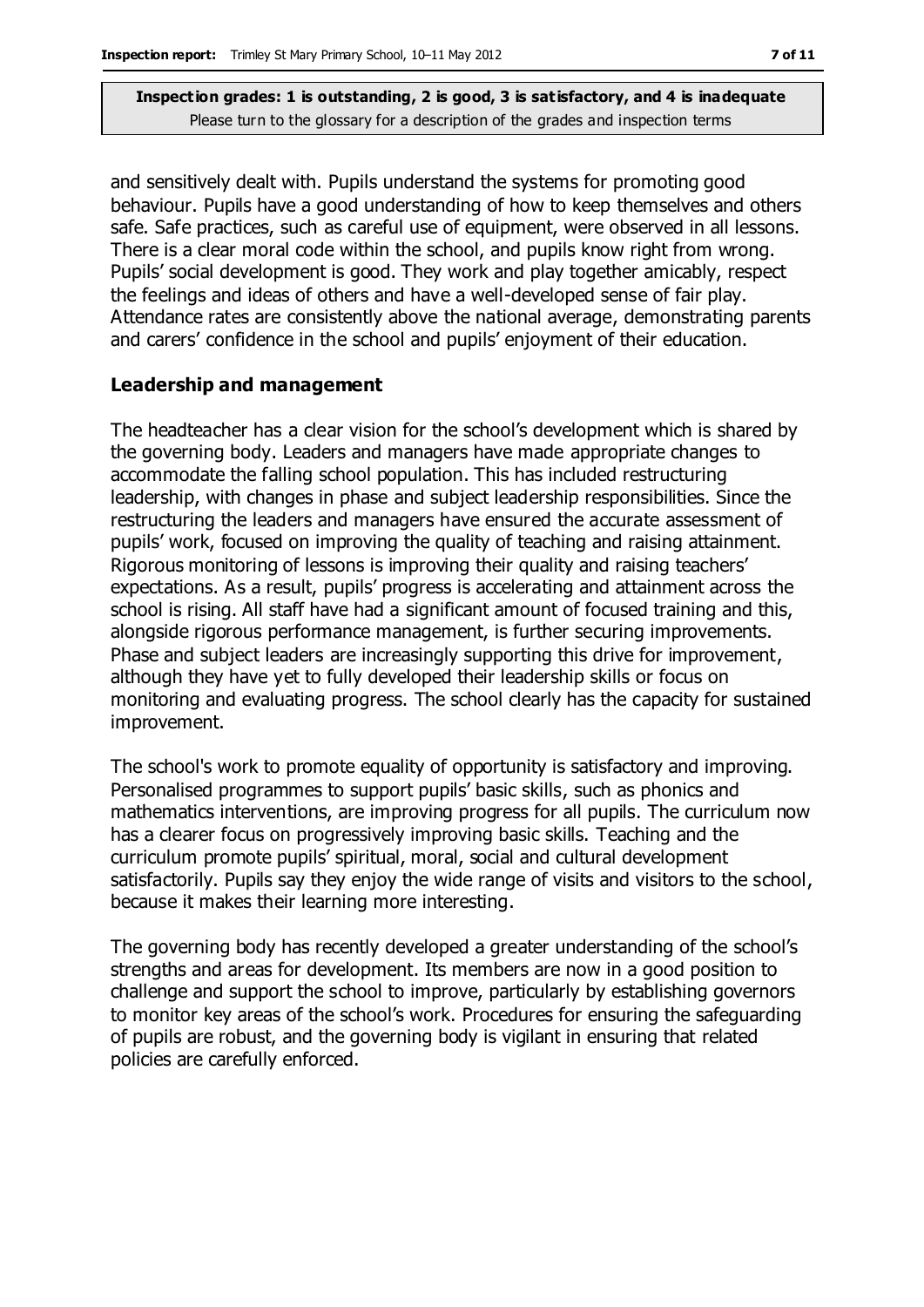# **Glossary**

### **Grade Judgement Description** Grade  $1$  | Outstanding | These features are highly effective. An outstanding school provides exceptionally well for all its pupils' needs. Grade 2 Good These are very positive features of a school. A school that is good is serving its pupils well. Grade 3  $\parallel$  Satisfactory  $\parallel$  These features are of reasonable quality. A satisfactory school is providing adequately for its pupils. Grade 4  $\parallel$  Inadequate  $\parallel$  These features are not of an acceptable standard. An inadequate school needs to make significant improvement in order to meet the needs of its pupils. Ofsted inspectors will make further visits until it improves.

# **What inspection judgements mean**

# **Overall effectiveness of schools**

|                       | Overall effectiveness judgement (percentage of schools) |      |                     |                   |
|-----------------------|---------------------------------------------------------|------|---------------------|-------------------|
| <b>Type of school</b> | <b>Outstanding</b>                                      | Good | <b>Satisfactory</b> | <b>Inadequate</b> |
| Nursery schools       | 54                                                      | 42   |                     |                   |
| Primary schools       | 14                                                      | 49   | 32                  |                   |
| Secondary             | 20                                                      | 39   | 34                  |                   |
| schools               |                                                         |      |                     |                   |
| Special schools       | 33                                                      | 45   | 20                  |                   |
| Pupil referral        |                                                         | 55   | 28                  |                   |
| units                 |                                                         |      |                     |                   |
| All schools           | 16                                                      | 47   | 3٠                  |                   |

New school inspection arrangements have been introduced from 1 January 2012. This means that inspectors make judgements that were not made previously.

The data in the table above are for the period 1 September to 31 December 2011 and represent judgements that were made under the school inspection arrangements that were introduced on 1 September 2009. These data are consistent with the latest published official statistics about maintained school inspection outcomes (see [www.ofsted.gov.uk\)](http://www.ofsted.gov.uk/).

The sample of schools inspected during 2010/11 was not representative of all schools nationally, as weaker schools are inspected more frequently than good or outstanding schools.

Primary schools include primary academy converters. Secondary schools include secondary academy converters, sponsor-led academies and city technology colleges. Special schools include special academy converters and non-maintained special schools.

Percentages are rounded and do not always add exactly to 100.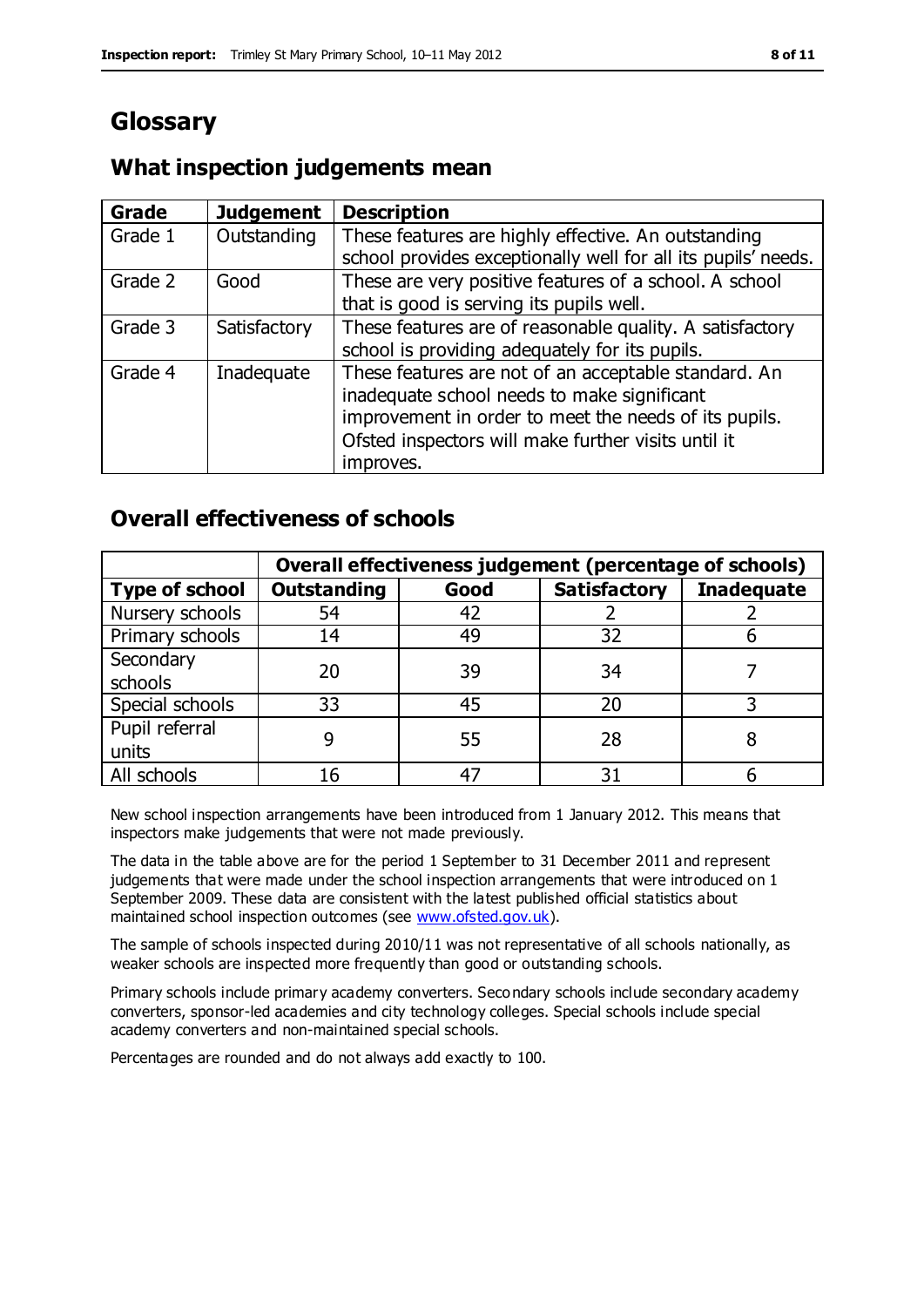# **Common terminology used by inspectors**

| Achievement:               | the progress and success of a pupil in their<br>learning and development taking account of their<br>attainment.                                                                                                        |
|----------------------------|------------------------------------------------------------------------------------------------------------------------------------------------------------------------------------------------------------------------|
| Attainment:                | the standard of the pupils' work shown by test and<br>examination results and in lessons.                                                                                                                              |
| Attendance:                | the regular attendance of pupils at school and in<br>lessons, taking into account the school's efforts to<br>encourage good attendance.                                                                                |
| Behaviour:                 | how well pupils behave in lessons, with emphasis<br>on their attitude to learning. Pupils' punctuality to<br>lessons and their conduct around the school.                                                              |
| Capacity to improve:       | the proven ability of the school to continue<br>improving based on its self-evaluation and what<br>the school has accomplished so far and on the<br>quality of its systems to maintain improvement.                    |
| Floor standards:           | the national minimum expectation of attainment<br>and progression measures.                                                                                                                                            |
| Leadership and management: | the contribution of all the staff with responsibilities,<br>not just the governors and headteacher, to<br>identifying priorities, directing and motivating staff<br>and running the school.                            |
| Learning:                  | how well pupils acquire knowledge, develop their<br>understanding, learn and practise skills and are<br>developing their competence as learners.                                                                       |
| Overall effectiveness:     | inspectors form a judgement on a school's overall<br>effectiveness based on the findings from their<br>inspection of the school.                                                                                       |
| Progress:                  | the rate at which pupils are learning in lessons and<br>over longer periods of time. It is often measured<br>by comparing the pupils' attainment at the end of a<br>key stage with their attainment when they started. |
| Safety:                    | how safe pupils are in school, including in lessons;<br>and their understanding of risks. Pupils' freedom<br>from bullying and harassment. How well the school<br>promotes safety, for example e-learning.             |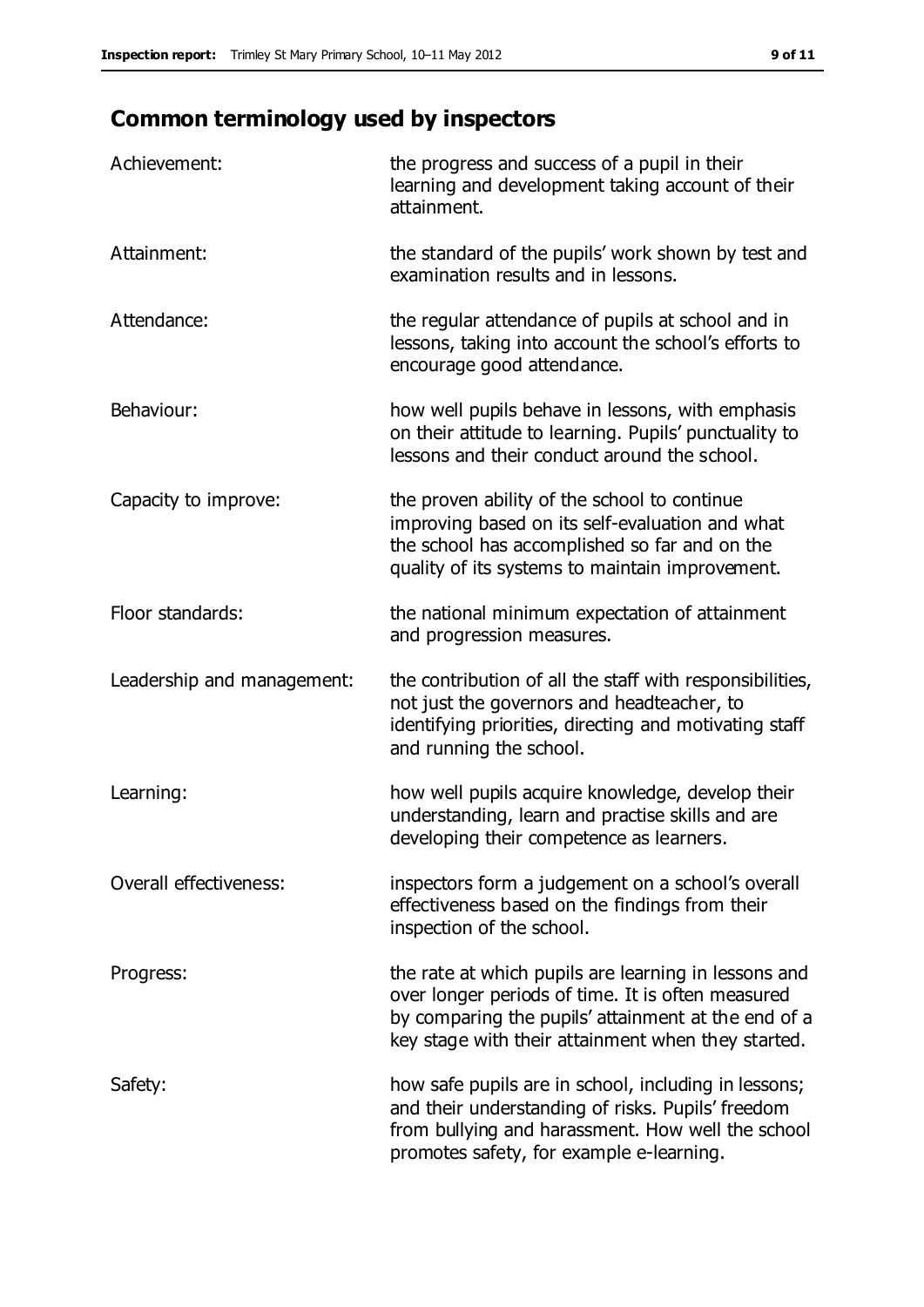#### **This letter is provided for the school, parents and carers to share with their children. It describes Ofsted's main findings from the inspection of their school.**



14 May 2012

Dear Pupils

### **Inspection of Trimley St Mary Primary School**, **Felixstowe**, **IP11 0ST**

I would like to thank all of you for being so welcoming and helpful to the inspectors when we visited your school, and for telling us your views in person or through the questionnaires some of you completed. The school gives you a satisfactory education. This means that there are a lot of things it is doing right and some things that need to be improved. I know that all the adults who help to run your school want it to be a good school. For this to happen, you need to make better progress in your work. These are the best things about your school.

- $\blacksquare$  It is a happy place, and you enjoy coming to school.
- You told us that you feel safe in school.
- Your attendance is good. Well done.
- Teaching is improving, and an increasing proportion is good.

Your headteacher agrees that some important things need to be improved to help you to make better progress. To ensure that this happens, I have asked the teachers to give you work that always makes you think hard and challenges you to do better, especially in writing, and lots of opportunities to practice your writing in all subjects. In addition, I have asked the senior leaders to look more carefully at your work and your progress so they can help you to improve.

I would like you all to play your part in helping the school to become a good school. The best way for you to do this is to always try your hardest and let your teachers know if the work they give you is too easy or too difficult.

I wish you every success in the future.

Yours sincerely

Susan Thomas-Pounce Lead inspector